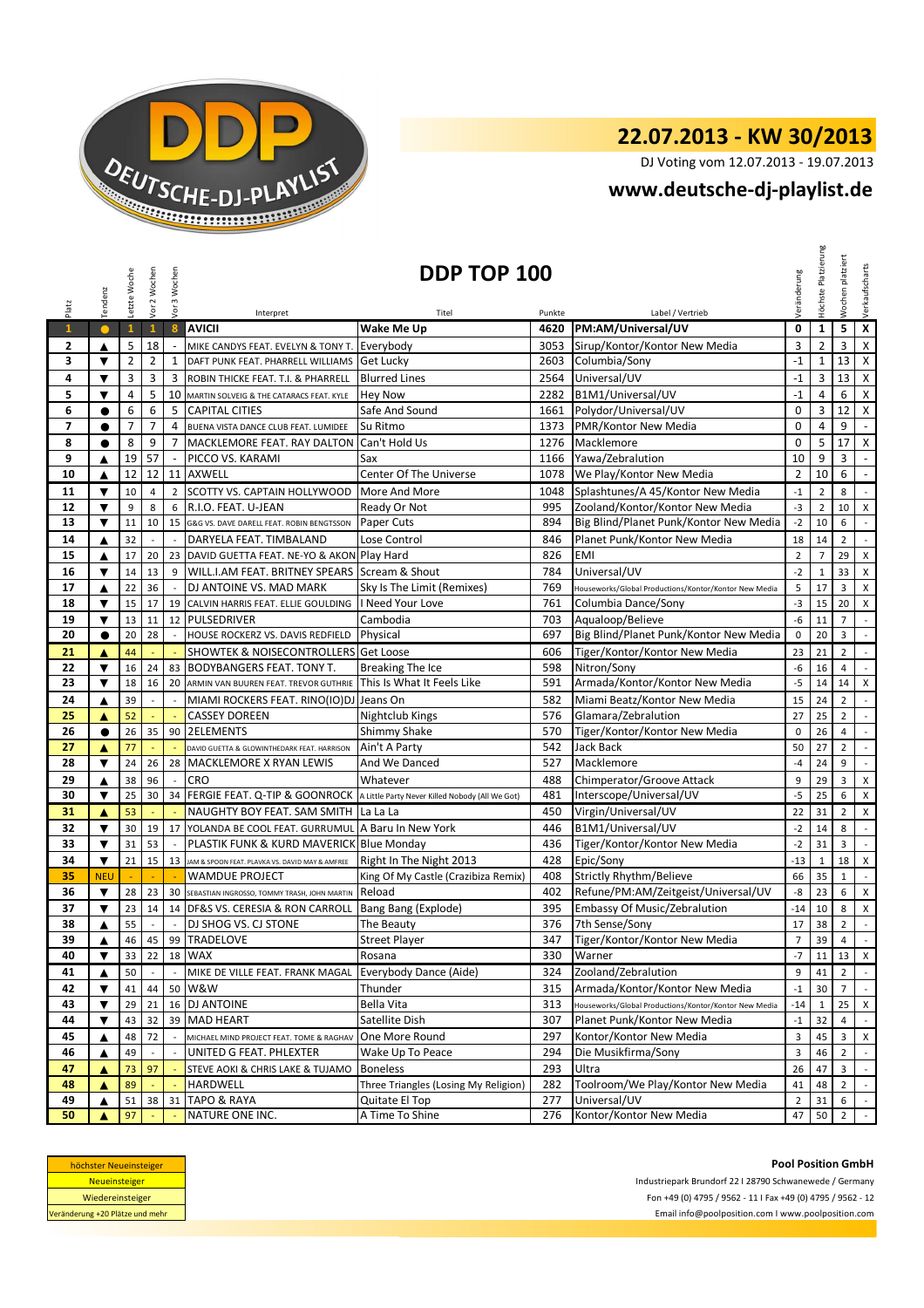

DJ Voting vom 12.07.2013 - 19.07.2013

### **www.deutsche-dj-playlist.de**

|          |                                              | Letzte Woche | Vor 2 Wochen               | Vor 3 Wochen  | DDP TOP 100                                                        |                                          |            |                                                         | Veränderung          | Platzierung    | Wochen platziert               | Verkaufscharts                        |
|----------|----------------------------------------------|--------------|----------------------------|---------------|--------------------------------------------------------------------|------------------------------------------|------------|---------------------------------------------------------|----------------------|----------------|--------------------------------|---------------------------------------|
| Platz    | Tendenz                                      |              |                            |               | Interpret                                                          | Titel                                    | Punkte     | Label / Vertrieb                                        |                      | Höchste        |                                |                                       |
| 51       | $\blacktriangledown$                         | 40           | 37                         |               | 73 DARIUS & FINLAY FEAT. MR. SHAMMI Summer Is Here                 |                                          | 275        | Trak/Nitron/Sony                                        | $-11$                | 37             | $\overline{4}$                 | $\omega_{\rm c}$                      |
| 52       | A                                            | 74           |                            |               | <b>REMADY &amp; MANU-L</b>                                         | Holidays                                 | 272        | Global Productions/Kontor/Kontor New Media              | 22                   | 52             | $\overline{2}$                 | $\mathbb{Z}^2$                        |
| 53       | ▼                                            | 35           | 29                         | 27            | MD ELECTRO & ERIC FLOW                                             | One Girl                                 | 269        | Munix/Kontor New Media                                  | $-18$                | 27             | 5                              | $\sim$                                |
| 54       | $\blacktriangledown$                         | 42           | 73                         | $\sim$        | <b>FUN[K]HOUSE</b>                                                 | <b>Freed From Desire</b>                 | 266        | Kontor/Kontor New Media                                 | $-12$                | 42             | 3                              | $\mathbb{Z}^{\mathbb{Z}}$             |
| 55       | $\blacktriangledown$                         | 36           | 34                         |               | 32 JENNIFER LOPEZ FEAT. PITBULL                                    | Live It Up                               | 249        | Capitol/Universal/UV                                    | $-19$                | 32             | 9                              | X                                     |
| 56       | $\blacktriangledown$                         | 34           | 27                         |               | 21 MACKLEMORE FEAT. WANZ                                           | Thrift Shop                              | 247        | Macklemore                                              | $-22$                | 6              | 26                             | X                                     |
| 57       | <b>NEU</b>                                   |              |                            |               | <b>COMBINATION</b>                                                 | Sensational                              | 244        | Big Blind/Planet Punk/Kontor New Media                  | 44                   | 57             | $\mathbf{1}$                   | $\mathbb{Z}^2$                        |
| 58       | <b>NEU</b>                                   |              | $\equiv$                   |               | <b>MARTIN GARRIX</b>                                               | Animals                                  | 236        | Spinnin/Tiger/Kontor/Kontor New Media                   | 43                   | 58             | $\mathbf{1}$                   | $\omega_{\rm c}$                      |
| 59       | $\blacktriangledown$                         | 27           | 25                         |               | 29 HOUSEMAXX FEAT. TESZ MILLAN                                     | <b>Because The Night</b>                 | 231        | Splashtunes/Kontor New Media                            | $-32$                | 25             | 5                              | $\mathbb{R}^2$                        |
| 60       | <b>RE</b>                                    |              |                            | 78            | STEVE MODANA & TONY T.                                             | Crazy                                    | 229        | Nitron/Sony                                             | 91                   | 60             | 3                              | $\sim$                                |
| 61       | $\blacktriangledown$                         | 57           | 50                         | 51            | MAJOR LAZER FEAT. BUSY SIGNAL THE FLEXICAN & FS GREEN              | Watch Out For This (Bumaye)              | 228        | Secretly Canadian/Mad Decent                            | $-4$                 | 48             | 8                              | X                                     |
| 62       | ▲                                            | 84           |                            |               | AMFREE FEAT. ZIYA                                                  | Let Go                                   | 222        | Kontor/Kontor New Media                                 | 22                   | 62             | $\overline{2}$                 | $\omega_{\rm c}$                      |
| 63       | $\blacktriangledown$                         | 61           | 31                         |               | 26 MARC KISS                                                       | Love Is Taking Over                      | 216        | Mental Madness/Kontor New Media                         | $-2$                 | 26             | 5                              | $\mathbb{Z}^{\mathbb{Z}}$             |
| 64       | $\blacktriangledown$                         | 60           | 52                         |               | 44 WILL.I.AM FEAT. JUSTIN BIEBER                                   | #That Power                              | 215        | Interscope/Universal/UV                                 | $-4$                 | 12             | 16                             | X                                     |
| 65       | ▲                                            | 71           | 56                         |               | 70 DJ SAMMY FEAT. THE JACKIE BOYZ Shut Up And Kiss Me              |                                          | 213        | Kontor/Kontor New Media                                 | 6                    | 56             | $\overline{4}$                 | X                                     |
| 66       | <b>NEU</b>                                   |              |                            | ×.            | <b>KLAAS</b>                                                       | Heartbeat                                | 210        | Scream & Shout/Kontor New Media                         | 35                   | 66             | $\mathbf{1}$                   | $\overline{\phantom{a}}$              |
| 67       | $\blacktriangledown$                         | 59           | 47                         |               | 36 FRIDA GOLD                                                      | Liebe Ist Meine Rebellion                | 209        | Warner                                                  | -8                   | 32             | 13                             | X                                     |
| 68       | $\blacktriangledown$                         | 37           | 49                         |               | 72 SKYFREAK                                                        | Noise!                                   | 204        | Munix/Kontor New Media                                  | $-31$                | 37             | 5 <sup>5</sup>                 | $\mathbb{R}^2$                        |
| 69       | $\blacktriangledown$<br>$\blacktriangledown$ | 66           | 41                         | 54            | DREIUNDZWANZIG<br>MADCON FEAT. KELLY ROWLAND                       | Raumpatrouille                           | 202        | Miami Beatz/Kontor New Media                            | $-3$<br>$-8$         | 41             | 5<br>11                        | $\omega_{\rm c}$                      |
| 70       |                                              | 62           | 48                         | 37            |                                                                    | One Life                                 | 197        | Epic/Sony                                               |                      | 19             |                                | X                                     |
| 71       | ▲                                            | 76           |                            |               | HARDWELL & DYRO FEAT. BRIGHT LIGHTS                                | Never Say Goodbye                        | 192        | Revealed/Kontor/Kontor New Media                        | 5                    | 71             | $\overline{2}$                 | $\mathbb{R}^2$<br>$\mathcal{L}^{\pm}$ |
| 72<br>73 | <b>NEU</b><br>▼                              | ц,<br>72     | u,                         | ÷.            | FEDDE LE GRAND AND SULTAN + NED SHEPARD<br>DREAM DANCE ALLIANCE    | No Good                                  | 190<br>188 | Spinnin/Tiger/Kontor/Kontor New Media<br>7th Sense/Sony | 29<br>$-1$           | 72<br>72       | $\mathbf{1}$<br>$\overline{2}$ | $\sim$                                |
|          |                                              |              |                            |               |                                                                    | Diving                                   |            |                                                         |                      |                |                                |                                       |
| 74<br>75 | ▲                                            | 99           | 46                         | G.            | <b>TIËSTO</b><br>40 RAMEEZ                                         | <b>Chasing Summers</b>                   | 186<br>182 | Tiger/Kontor/Kontor New Media                           | 25<br>$\overline{4}$ | 74<br>40       | $\overline{2}$<br>5            | $\sim$<br>$\mathbb{Z}^{\mathbb{Z}}$   |
| 76       | ▲<br>$\blacktriangledown$                    | 79<br>54     | 55                         |               |                                                                    | La La La                                 | 181        | Epic/Sony<br>Warner                                     | $-22$                | 54             | $\overline{4}$                 |                                       |
| 77       | $\blacktriangledown$                         | 56           | 65                         | $\sim$        | 58 VITO LAVITA FEAT. TONI TUKLAN<br><b>MANIAN &amp; FLOORFILLA</b> | Danzare<br>Just Another Night (Anthem 4) | 180        | Zooland/Kontor/Kontor New Media                         | $-21$                | 56             | $\overline{\mathbf{3}}$        | X<br>$\mathbb{Z}^2$                   |
| 78       | $\overline{\mathbf{v}}$                      | 69           |                            |               | <b>CLASSICAL LEADER</b>                                            | Let's Get Back To Cali                   | 168        | Defbeat                                                 | -9                   | 69             | $\overline{2}$                 | $\mathbb{Z}^{\mathbb{Z}}$             |
| 79       | <b>RE</b>                                    |              | $\Box$                     | ÷.            | DIMITRI VEGAS, MOGUAI & LIKE MIKE                                  | Mammoth                                  | 167        | Spinnin/We Play/Kontor New Media                        | 72                   | 42             | 8                              | $\pmb{\mathsf{X}}$                    |
| 80       | <b>NEU</b>                                   | $\mathbb{Z}$ | $\mathcal{L}_{\mathbf{r}}$ |               | <b>GOLDEN CIRCLE</b>                                               | Ibiza Forever                            | 166        | Future Soundz/K-tel (CH)                                | 21                   | 80             | $\mathbf{1}$                   | $\sim$                                |
| 81       | <b>NEU</b>                                   | ×.           | ×.                         | ч.            | <b>SUNLOVERZ</b>                                                   | Summer Of Love 2k13                      | 164        | Lickin'/Kontor New Media                                | 20                   | 81             | $\mathbf{1}$                   | $\sim$                                |
| 82       | $\blacktriangledown$                         | 80           |                            |               | <b>SHOWTEK</b>                                                     | Slow Down                                | 163        | Tiger/Kontor/Kontor New Media                           | $-2$                 | 38             | 11                             | $\sim$                                |
| 83       | $\blacktriangledown$                         | 68           | 54                         | 56            | ICONA POP FEAT. CHARLI XCX                                         | I Love It                                | 162        | Warner                                                  | $-15$                | $\overline{7}$ | 35                             | X                                     |
| 84       | $\blacktriangledown$                         | 63           | 92                         |               | <b>JASPER FORKS</b>                                                | J'aime Le Diable                         | 158        | Kontor/Kontor New Media                                 | $-21$                | 63             | 3                              | $\mathcal{L}$                         |
| 85       | <b>NEU</b>                                   |              |                            |               | <b>RENE RODRIGEZZ</b>                                              | <b>Bang Bang!</b>                        | 156        | Fuckin' House                                           | 16                   | 85             | $\mathbf{1}$                   | $\mathbb{Z}^{\mathbb{Z}}$             |
| 86       | ▲                                            | 98           | $\sim$                     | $\sim$        | <b>FEDERICO SCAVO</b>                                              | <b>Funky Nassau</b>                      | 148        | Tiger/Kontor/Kontor New Media                           | 12                   | 86             | $\overline{2}$                 | $\mathcal{L}^{\mathcal{L}}$           |
| 87       | $\blacktriangledown$                         | 86           | 100                        | $\sim$        | <b>CONSUELO COSTIN</b>                                             | Here We Go                               | 146        | G-Records                                               | $-1$                 | 86             | 3                              | $\omega_{\rm c}$                      |
| 88       | $\blacktriangledown$                         | 47           | 33                         |               | 24 DIPL.INCH FEAT. CURIO                                           | Superego                                 | 145        | Kontor/Kontor New Media                                 | $-41$                | 24             | 8                              | $\sim$                                |
| 89       | $\blacktriangledown$                         |              |                            |               | 45 39 25 DJ QUICKSILVER                                            | I'll Be Waiting                          |            | 144 suckmySOUND/Kontor New Media                        |                      | $-44$ 15       | 9                              |                                       |
| 90       | <b>RE</b>                                    |              | 76                         |               | 100 TALSTRASSE 3-5                                                 | Houseflippen                             | 142        | Fadersport/Kontor New Media                             | 61                   | 76             | 3                              | $\sim$                                |
| 91       | ▼                                            | 67           | 66                         |               | 80 TOMTRAX                                                         | Mono 2 Stereo                            | 139        | Munix/Kontor New Media                                  | -24                  | 66             | 4                              |                                       |
| 92       | $\blacktriangledown$                         | 58           | 68                         |               | 97 FROIDZ                                                          | Apologize                                | 138        | Yawa/Zebralution                                        | -34                  | 58             | $\overline{4}$                 | $\omega$                              |
| 93       | <b>RE</b>                                    |              | 85                         |               | <b>GORDON &amp; DOYLE</b>                                          | Arcade E.P.                              | 136        | Big Blind/Planet Punk/Kontor New Media                  | 58                   | 85             | $\overline{2}$                 | $\mathbb{Z}^2$                        |
| 94       | <b>RE</b>                                    |              | 79                         | 65            | TOM LARUSSO FEAT. PIT BAILAY                                       | Let The Music Play                       | 132        | Groove Gold/Central Stage/Kontor New Media              | 57                   | 65             | 6                              | $\omega_{\rm c}$                      |
| 95       | $\bullet$                                    | 95           | 42                         | 22            | PHILIPP RAY & VIKTORIYA BENASI FEAT. MIAMI INC.                    | Bailar Bailar                            | 131        | High Five/Planet Punk/Kontor New Media                  | 0                    | 20             | 8                              | $\mathbb{L}$                          |
| 96       | $\blacktriangledown$                         | 65           | 69                         |               | 79 DUKE DUMONT FEAT. A*M*E                                         | Need U (100%)                            | 123        | Blasé Boys/B1M1/Universal/UV                            | $-31$                | 44             | 12                             | $\pmb{\mathsf{X}}$                    |
| 97       | <b>NEU</b>                                   |              |                            |               | MARC VAN LINDEN & CHRIS AVEDON                                     | Insane                                   | 122        | Superfreax/Kontor/Kontor New Media                      | 4                    | 97             | $\mathbf{1}$                   | $\mathcal{L}^{\pm}$                   |
| 98       | <b>RE</b>                                    |              | 98                         |               | <b>DUCK SAUCE</b>                                                  | It?s You                                 | 120        | Casablanca/Island/Universal/UV                          | 53                   | 98             | $\overline{2}$                 | $\sim$                                |
| 99       | ▼                                            | 81           | 51                         |               | 35 JAY FROG                                                        | I Won't Let You Down 2013                | 119        | Kontor/Kontor New Media                                 | -18                  | 35             | 6                              | $\sim$                                |
| 100      | $\bullet$                                    | 100          |                            | $\mathcal{L}$ | LUUX FEAT. MR SHAMMI                                               | <b>Bubble It</b>                         | 118        | Warner                                                  | $\mathbf{0}$         | 60             | $6\overline{6}$                | $\sim$                                |

| höchster Neueinsteiger          |  |  |  |  |  |
|---------------------------------|--|--|--|--|--|
| <b>Neueinsteiger</b>            |  |  |  |  |  |
| Wiedereinsteiger                |  |  |  |  |  |
| Veränderung +20 Plätze und mehr |  |  |  |  |  |

**Pool Position GmbH**

Email info@poolposition.com I www.poolposition.com Industriepark Brundorf 22 I 28790 Schwanewede / Germany Fon +49 (0) 4795 / 9562 - 11 I Fax +49 (0) 4795 / 9562 - 12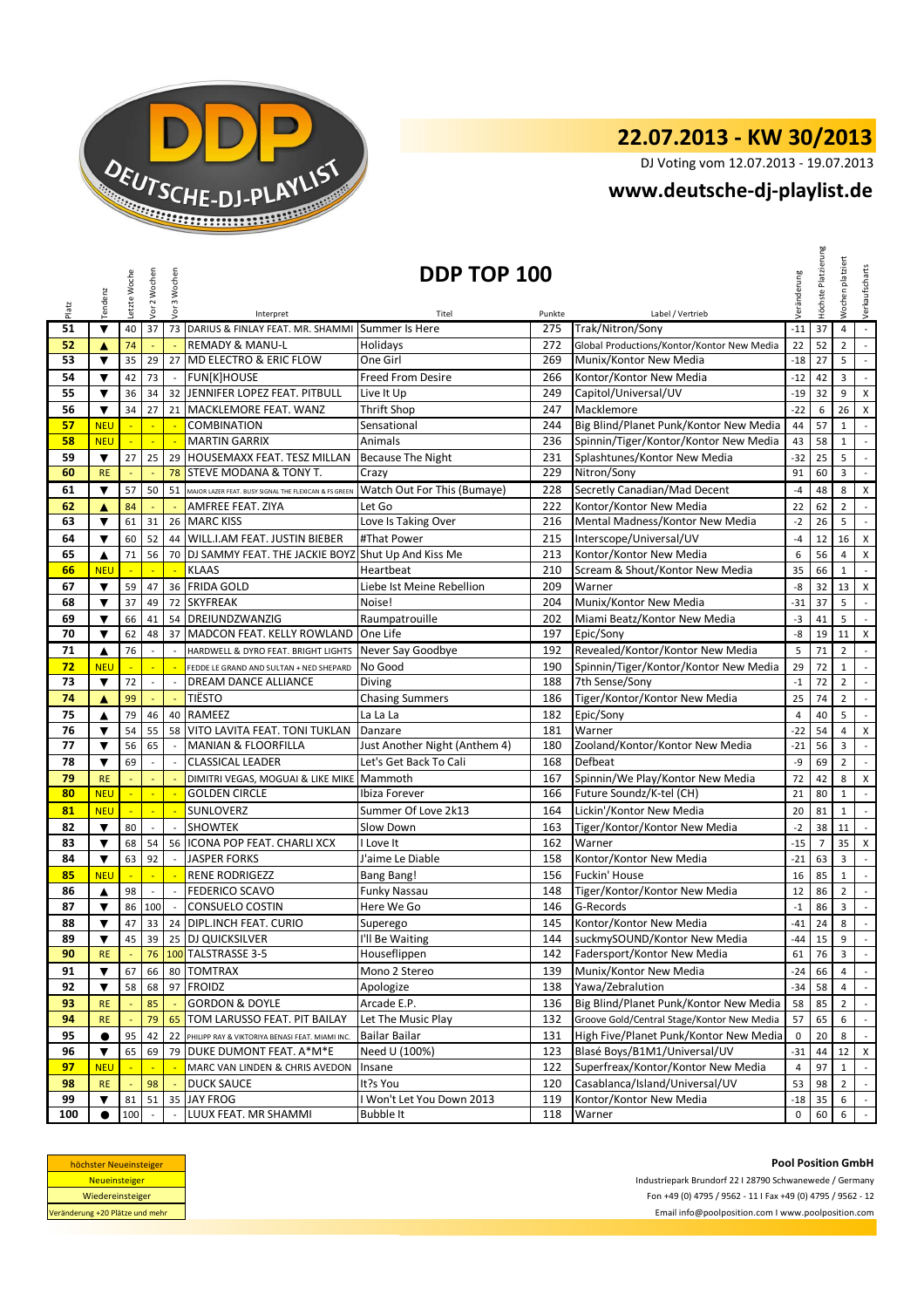

DJ Voting vom 12.07.2013 - 19.07.2013

### **www.deutsche-dj-playlist.de**

## **DDP HOT 50**

|                          |                                    |                |                          |                             |                                                   | Die Reihenfolge ergibt sich aus den DDP Top 100. |      | Für die DDP HOT 50 werden nur Titel berücksichtigt, die sich bis zum Abschluß der Erhebung nicht in den Verkaufscharts platzieren konnten. |                | Platzierung           | platziert                        |
|--------------------------|------------------------------------|----------------|--------------------------|-----------------------------|---------------------------------------------------|--------------------------------------------------|------|--------------------------------------------------------------------------------------------------------------------------------------------|----------------|-----------------------|----------------------------------|
| Platz                    | Tendenz                            | Letzte Woche   | Vor 2 Wochen             | Vor 3 Wochen                | Interpret                                         | Titel<br>Punkte                                  |      | Label / Vertrieb                                                                                                                           | Veränderung    | Höchste               | Wochen                           |
| $\mathbf{1}$             |                                    | $\mathbf{1}$   | $\overline{\mathbf{3}}$  | $\overline{2}$              | BUENA VISTA DANCE CLUB FEAT. LUMIDEE              | <b>Su Ritmo</b>                                  | 1373 | <b>PMR/Kontor New Media</b>                                                                                                                | 0              | $\mathbf 1$           | 9                                |
| 2                        | ▲                                  | 7              | 32                       | $\overline{\phantom{a}}$    | PICCO VS. KARAMI                                  | Sax                                              | 1166 | Yawa/Zebralution                                                                                                                           | 5              | $\overline{2}$        | 3                                |
| 3                        | ▲                                  | 4              | 6                        | 5                           | AXWELL                                            | <b>Center Of The Universe</b>                    | 1078 | We Play/Kontor New Media                                                                                                                   | $\mathbf 1$    | 3                     | 6                                |
| 4                        | $\blacktriangledown$               | $\overline{2}$ | $\mathbf{1}$             | $\mathbf{1}$                | SCOTTY VS. CAPTAIN HOLLYWOOD                      | More And More                                    | 1048 | Splashtunes/A 45/Kontor New Media                                                                                                          | $-2$           | $\mathbf{1}$          | 8                                |
| 5                        | $\overline{\textbf{v}}$            | 3              | 4                        | $\overline{7}$              | G&G VS. DAVE DARELL FEAT. ROBIN BENGTSSON         | Paper Cuts                                       | 894  | Big Blind/Planet Punk/Kontor New Media                                                                                                     | $-2$           | 3                     |                                  |
| 6                        | ▲                                  | 14             |                          |                             | DARYELA FEAT. TIMBALAND                           | Lose Control                                     | 846  | Planet Punk/Kontor New Media                                                                                                               | 8              | 6                     | $\overline{2}$                   |
| $\overline{\phantom{a}}$ | ▼                                  | 5              | 5                        | 6                           | <b>PULSEDRIVER</b>                                | Cambodia                                         | 703  | Aqualoop/Believe                                                                                                                           | $-2$           | 3                     | $\overline{7}$                   |
| 8                        | $\bullet$                          | 8              | 12                       | $\overline{\phantom{a}}$    | HOUSE ROCKERZ VS. DAVIS REDFIELD                  | Physical                                         | 697  | Big Blind/Planet Punk/Kontor New Media                                                                                                     | 0              | 8                     | 3                                |
| 9                        | ▲                                  | 22             |                          |                             | SHOWTEK & NOISECONTROLLERS Get Loose              |                                                  | 606  | Tiger/Kontor/Kontor New Media                                                                                                              | 13             | 9                     | $\overline{2}$                   |
| 10                       | $\overline{\textbf{v}}$            | 6              | 9                        |                             | BODYBANGERS FEAT. TONY T.                         | Breaking The Ice                                 | 598  | Nitron/Sony                                                                                                                                | -4             | 6                     | 3                                |
| 11                       | ▲                                  | 17             | ÷,                       |                             | MIAMI ROCKERS FEAT. RINO(IO)DJ                    | Jeans On                                         | 582  | Miami Beatz/Kontor New Media                                                                                                               | 6              | 11                    | $\overline{2}$                   |
| 12                       | ▲                                  | 29             |                          |                             | <b>CASSEY DOREEN</b>                              | Nightclub Kings                                  | 576  | Glamara/Zebralution                                                                                                                        | 17             | 12                    | $\overline{2}$                   |
| 13                       | ▼                                  | 10             | 17                       | $\overline{\phantom{a}}$    | 2ELEMENTS                                         | Shimmy Shake                                     | 570  | Tiger/Kontor/Kontor New Media                                                                                                              | -3             | 10                    | 3                                |
| 14                       | ▲                                  | 44             |                          |                             | DAVID GUETTA & GLOWINTHEDARK FEAT. HARRISON       | Ain't A Party                                    | 542  | Jack Back                                                                                                                                  | 30             | 14                    |                                  |
| 15                       | $\blacktriangledown$               | 9              | 11                       | 14                          | <b>MACKLEMORE X RYAN LEWIS</b>                    | And We Danced                                    | 527  | Macklemore                                                                                                                                 | -6             | 9                     |                                  |
| 16                       | $\overline{\textbf{v}}$            | 12             | 8                        | 8                           | YOLANDA BE COOL FEAT. GURRUMUL A Baru In New York |                                                  | 446  | B1M1/Universal/UV                                                                                                                          | $-4$           | 5                     |                                  |
| 17                       | ▼                                  | 13             | 30                       |                             | PLASTIK FUNK & KURD MAVERICK Blue Monday          |                                                  | 436  | Tiger/Kontor/Kontor New Media                                                                                                              | $-4$           | 13                    |                                  |
| 18                       | <b>NEU</b>                         |                |                          |                             | WAMDUE PROJECT                                    | King Of My Castle (Crazibiza Remix)              | 408  | <b>Strictly Rhythm/Believe</b>                                                                                                             | 33             | 18                    | $\mathbf{1}$                     |
| 19                       | ▲                                  | 30             | $\overline{a}$           |                             | DJ SHOG VS. CJ STONE                              | The Beauty                                       | 376  | 7th Sense/Sony                                                                                                                             | 11             | 19                    |                                  |
| 20                       | ▲                                  | 24             | 26                       | $\overline{\phantom{a}}$    | <b>TRADELOVE</b>                                  | <b>Street Player</b>                             | 347  | Tiger/Kontor/Kontor New Media                                                                                                              | $\overline{4}$ | 20                    | $\overline{2}$<br>3              |
| 21                       | ▲                                  | 27             |                          |                             | MIKE DE VILLE FEAT. FRANK MAGAL                   | Everybody Dance (Aide)                           | 324  | Zooland/Zebralution                                                                                                                        | 6              | 21                    | $\overline{2}$                   |
| 22                       | $\blacktriangledown$               | 19             | 25                       | 27                          | W&W                                               | Thunder                                          | 315  | Armada/Kontor/Kontor New Media                                                                                                             | $-3$           | 13                    | $\overline{7}$                   |
| 23                       | $\blacktriangledown$               | 21             | 15                       |                             | 20 MAD HEART                                      | Satellite Dish                                   | 307  | Planet Punk/Kontor New Media                                                                                                               | $-2$           | 15                    |                                  |
| 24                       | ▲                                  | 26             |                          | $\overline{a}$              | UNITED G FEAT. PHLEXTER                           | Wake Up To Peace                                 | 294  | Die Musikfirma/Sony                                                                                                                        | $\overline{2}$ | 24                    |                                  |
| 25                       | ▲                                  | 40             |                          |                             | STEVE AOKI & CHRIS LAKE & TUJAMO                  | <b>Boneless</b>                                  | 293  | Ultra                                                                                                                                      | 15             | 25                    |                                  |
| 26                       | <b>NEU</b>                         | $\mathbb{Z}$   | $\mathbb{Z}$             | $\mathcal{L}_{\mathbf{r}}$  | HARDWELL                                          | Three Triangles (Losing My Religion)             | 282  | Toolroom/We Play/Kontor New Media                                                                                                          | 25             | 26                    | $\mathbf{1}$                     |
| 27                       | ▲                                  | 28             | 19                       |                             | 16 TAPO & RAYA                                    | Quitate El Top                                   | 277  | Universal/UV                                                                                                                               | $\mathbf{1}$   | 15                    |                                  |
| 28                       | <b>NEU</b>                         |                |                          |                             | NATURE ONE INC.                                   | A Time To Shine                                  | 276  | Kontor/Kontor New Media                                                                                                                    | 23             | 28                    |                                  |
| 29                       | ▼                                  | 18             | 18                       |                             | 46 DARIUS & FINLAY FEAT. MR. SHAMMI               | Summer Is Here                                   | 275  | Trak/Nitron/Sony                                                                                                                           | $-11$          | 18                    |                                  |
| 30                       | ▲                                  | 41             |                          |                             | <b>REMADY &amp; MANU-L</b>                        | Holidays                                         | 272  | Global Productions/Kontor/Kontor New Media                                                                                                 | 11             | 30                    | $\overline{4}$<br>$\overline{2}$ |
| 31                       | $\blacktriangledown$               | 15             | 13                       |                             | 13   MD ELECTRO & ERIC FLOW                       | One Girl                                         | 269  | Munix/Kontor New Media                                                                                                                     | $-16$          | 13                    |                                  |
| 32                       | $\overline{\mathbf{v}}$            | 20             | 44                       |                             | <b>FUN[K]HOUSE</b>                                | <b>Freed From Desire</b>                         | 266  | Kontor/Kontor New Media                                                                                                                    | $-12$          | 20                    |                                  |
| 33                       | <b>NEU</b>                         | $\blacksquare$ | ÷,                       | ч.                          | <b>COMBINATION</b>                                | Sensational                                      | 244  | Big Blind/Planet Punk/Kontor New Media                                                                                                     | 18             | 33                    |                                  |
| 34                       | <b>NEU</b>                         |                |                          |                             | <b>MARTIN GARRIX</b>                              | Animals                                          | 236  | Spinnin/Tiger/Kontor/Kontor New Media                                                                                                      | 17             | 34                    |                                  |
| 35                       | $\blacktriangledown$               | 11             | 10                       |                             | 15 HOUSEMAXX FEAT. TESZ MILLAN                    | <b>Because The Night</b>                         | 231  | Splashtunes/Kontor New Media                                                                                                               | $-24$          | 10                    |                                  |
| 36                       | <b>RE</b>                          |                |                          | 50                          | <b>STEVE MODANA &amp; TONY T.</b>                 | Crazy                                            | 229  | Nitron/Sony                                                                                                                                | 15             | 36                    |                                  |
| 37                       | ▲                                  | 49             |                          | $\mathcal{L}_{\mathcal{A}}$ | AMFREE FEAT. ZIYA                                 | Let Go                                           | 222  | Kontor/Kontor New Media                                                                                                                    | 12             | 37                    | $\overline{2}$<br>$\overline{2}$ |
| 38                       | $\blacktriangledown$               | 33             | 14                       |                             | 12 MARC KISS                                      | Love Is Taking Over                              | 216  | Mental Madness/Kontor New Media                                                                                                            | $-5$           | 12                    | 5                                |
| 39                       | <b>NEU</b>                         |                |                          |                             | - KLAAS                                           | Heartbeat                                        | 210  | Scream & Shout/Kontor New Media                                                                                                            |                | $12 \quad 39 \quad 1$ |                                  |
| 40                       | ▼                                  | $\sim$         | $\sim$ $ \sim$<br>16 28  |                             | 45 SKYFREAK                                       | Noise!                                           | 204  | Munix/Kontor New Media                                                                                                                     | -24            | 16                    | $\overline{4}$                   |
| 41                       | ▼                                  | 36             | 22                       |                             | 30 DREIUNDZWANZIG                                 | Raumpatrouille                                   | 202  | Miami Beatz/Kontor New Media                                                                                                               | $-5$           | 22                    |                                  |
|                          |                                    |                |                          |                             |                                                   |                                                  | 192  | Revealed/Kontor/Kontor New Media                                                                                                           |                |                       |                                  |
| 42                       | ▲                                  | 43             |                          |                             | HARDWELL & DYRO FEAT. BRIGHT LIGHTS               | Never Say Goodbye                                |      | Spinnin/Tiger/Kontor/Kontor New Media                                                                                                      | $\mathbf{1}$   | 42                    |                                  |
| 43<br>44                 | <b>NEU</b><br>$\blacktriangledown$ |                |                          |                             | FEDDE LE GRAND AND SULTAN + NED SHEPARD           | No Good                                          | 190  |                                                                                                                                            | 8              | 43                    | $\mathbf{1}$                     |
|                          |                                    | 39             | $\overline{\phantom{a}}$ |                             | DREAM DANCE ALLIANCE                              | <b>Diving</b>                                    | 188  | 7th Sense/Sony                                                                                                                             | $-5$           | 39                    |                                  |
| 45                       | <b>NEU</b>                         |                |                          |                             | <b>TIËSTO</b>                                     | <b>Chasing Summers</b>                           | 186  | Tiger/Kontor/Kontor New Media                                                                                                              | 6              | 45                    |                                  |
| 46                       | $\blacktriangledown$               | 45             | 27                       | 21                          | RAMEEZ                                            | La La La                                         | 182  | Epic/Sony                                                                                                                                  | $-1$           | 21                    |                                  |
| 47                       | ▼                                  | 31             | 38                       |                             | <b>MANIAN &amp; FLOORFILLA</b>                    | Just Another Night (Anthem 4)                    | 180  | Zooland/Kontor/Kontor New Media                                                                                                            | $-16$          | 31                    |                                  |
| 48                       | $\blacktriangledown$               | 38             |                          |                             | CLASSICAL LEADER                                  | Let's Get Back To Cali                           | 168  | Defbeat                                                                                                                                    | $-10$          | 38                    |                                  |
| 49                       | <b>NEU</b>                         |                |                          |                             | <b>GOLDEN CIRCLE</b>                              | Ibiza Forever                                    | 166  | Future Soundz/K-tel (CH)                                                                                                                   | $\overline{2}$ | 49                    |                                  |
| 50                       | <b>NEU</b>                         |                |                          |                             | SUNLOVERZ                                         | Summer Of Love 2k13                              | 164  | Lickin'/Kontor New Media                                                                                                                   | $\mathbf{1}$   | 50                    | 1                                |

| höchster Neueinsteiger          |  |  |  |  |  |  |
|---------------------------------|--|--|--|--|--|--|
| <b>Neueinsteiger</b>            |  |  |  |  |  |  |
| Wiedereinsteiger                |  |  |  |  |  |  |
| Veränderung +20 Plätze und mehr |  |  |  |  |  |  |

**Pool Position GmbH** Industriepark Brundorf 22 I 28790 Schwanewede / Germany Fon +49 (0) 4795 / 9562 - 11 I Fax +49 (0) 4795 / 9562 - 12 Email info@poolposition.com I www.poolposition.com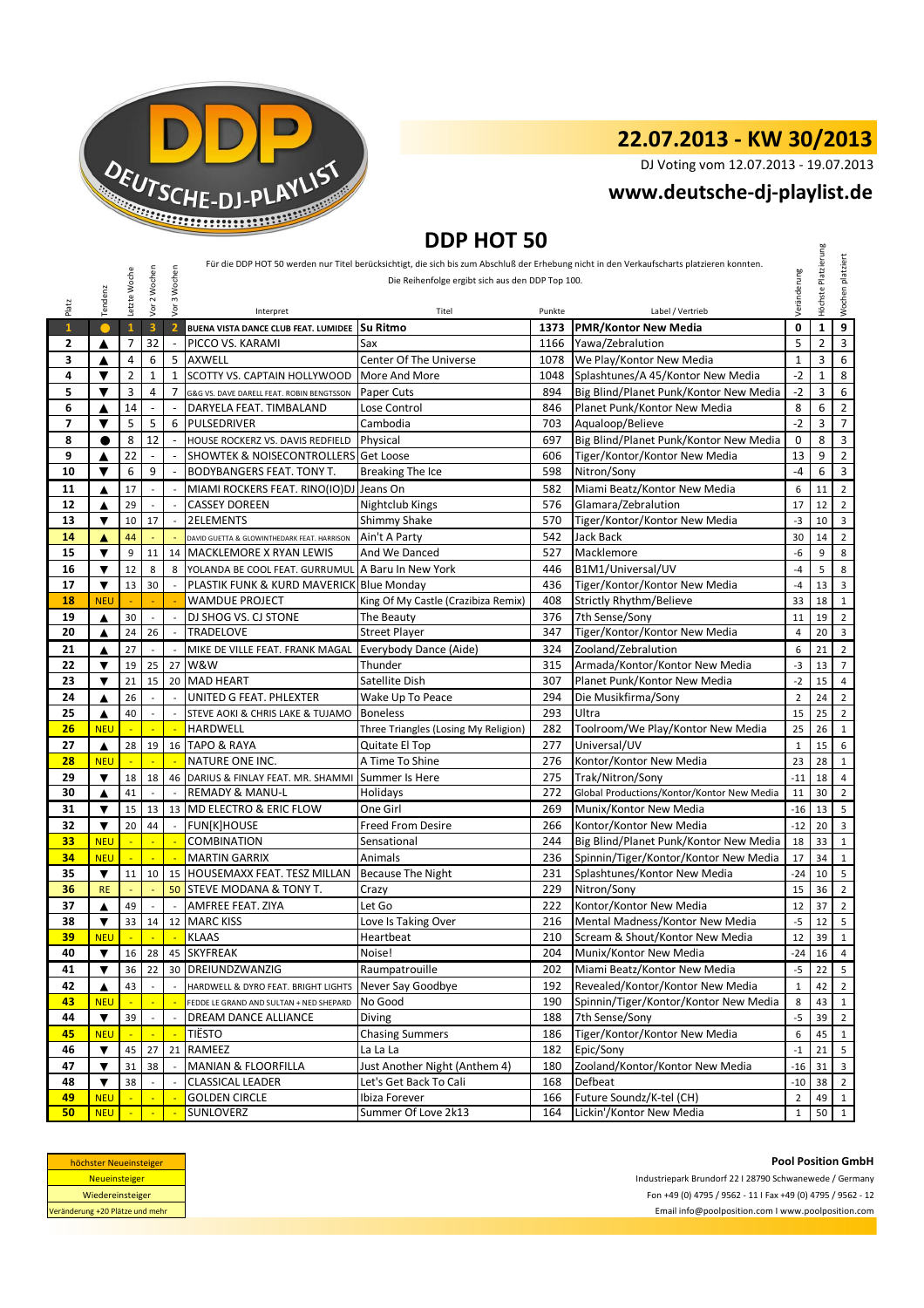

DJ Voting vom 12.07.2013 - 19.07.2013

#### **www.deutsche-dj-playlist.de**

## **DDP REGIONAL CHARTS**

|       |                | Hamburg, Bremen, Schleswig-Holstein, Niedersachsen |                               |                | Nordrhein-Westfalen |                                              |                               |  |  |  |  |
|-------|----------------|----------------------------------------------------|-------------------------------|----------------|---------------------|----------------------------------------------|-------------------------------|--|--|--|--|
| Platz | Platz          | Interpret                                          | <b>Titel</b>                  | Platz          | Platz               | Interpret                                    | <b>Titel</b>                  |  |  |  |  |
|       | <b>Top 100</b> |                                                    |                               |                | <b>Top 100</b>      |                                              |                               |  |  |  |  |
| 1     | 1              | <b>AVICII</b>                                      | Wake Me Up                    | 1              | 1                   | <b>AVICII</b>                                | Wake Me Up                    |  |  |  |  |
| 2     | 2              | MIKE CANDYS FEAT. EVELYN & TONY T.                 | Everybody                     | $\overline{2}$ | $\overline{2}$      | MIKE CANDYS FEAT. EVELYN & TONY T.           | Everybody                     |  |  |  |  |
| 3     | 4              | ROBIN THICKE FEAT. T.I. & PHARRELL                 | <b>Blurred Lines</b>          | 3              | 3                   | DAFT PUNK FEAT. PHARRELL WILLIAMS Get Lucky  |                               |  |  |  |  |
| 4     | 3              | DAFT PUNK FEAT. PHARRELL WILLIAMS Get Lucky        |                               | 4              | 4                   | ROBIN THICKE FEAT. T.I. & PHARRELL           | <b>Blurred Lines</b>          |  |  |  |  |
| 5     | 5              | MARTIN SOLVEIG & THE CATARACS FEAT. KYLE           | <b>Hey Now</b>                | 5              | 5                   | MARTIN SOLVEIG & THE CATARACS FEAT. KYLE     | <b>Hey Now</b>                |  |  |  |  |
| 6     | 6              | <b>CAPITAL CITIES</b>                              | Safe And Sound                | 6              | 6                   | <b>CAPITAL CITIES</b>                        | Safe And Sound                |  |  |  |  |
| 7     | 12             | R.I.O. FEAT. U-JEAN                                | Ready Or Not                  | 7              | 8                   | MACKLEMORE FEAT. RAY DALTON Can't Hold Us    |                               |  |  |  |  |
| 8     | 8              | MACKLEMORE FEAT. RAY DALTON Can't Hold Us          |                               | 8              | $\overline{7}$      | BUENA VISTA DANCE CLUB FEAT. LUMIDEE         | Su Ritmo                      |  |  |  |  |
| 9     |                | BUENA VISTA DANCE CLUB FEAT. LUMIDEE               | Su Ritmo                      | 9              | 9                   | <b>PICCO VS. KARAMI</b>                      | Sax                           |  |  |  |  |
| 10    | 20             | HOUSE ROCKERZ VS. DAVIS REDFIELD                   | Physical                      | 10             | 11                  | SCOTTY VS. CAPTAIN HOLLYWOOD More And More   |                               |  |  |  |  |
| 11    | 13             | G&G VS. DAVE DARELL FEAT. ROBIN BENGTSSON          | Paper Cuts                    | 11             | 26                  | <b>2ELEMENTS</b>                             | Shimmy Shake                  |  |  |  |  |
| 12    | 11             | <b>SCOTTY VS. CAPTAIN HOLLYWOOD</b>                | More And More                 | 12             | 31                  | NAUGHTY BOY FEAT. SAM SMITH                  | La La La                      |  |  |  |  |
| 13    | 9              | PICCO VS. KARAMI                                   | Sax                           | 13             | 10                  | <b>AXWELL</b>                                | <b>Center Of The Universe</b> |  |  |  |  |
| 14    | 14             | DARYELA FEAT. TIMBALAND                            | Lose Control                  | 14             | 12                  | R.I.O. FEAT. U-JEAN                          | Ready Or Not                  |  |  |  |  |
| 15    | 24             | MIAMI ROCKERS FEAT. RINO(IO)DJ                     | Jeans On                      | 15             | 36                  | SEBASTIAN INGROSSO, TOMMY TRASH, JOHN MARTIN | Reload                        |  |  |  |  |
| 16    | 19             | <b>PULSEDRIVER</b>                                 | Cambodia                      | 16             | 13                  | G&G VS. DAVE DARELL FEAT. ROBIN BENGTSSON    | Paper Cuts                    |  |  |  |  |
| 17    | 10             | <b>AXWELL</b>                                      | <b>Center Of The Universe</b> | 17             | 15                  | DAVID GUETTA FEAT. NE-YO & AKON              | Play Hard                     |  |  |  |  |
| 18    | 16             | WILL.I.AM FEAT. BRITNEY SPEARS                     | Scream & Shout                | 18             | 23                  | ARMIN VAN BUUREN FEAT. TREVOR GUTHRIE        | This Is What It Feels Like    |  |  |  |  |
| 19    | 18             | CALVIN HARRIS FEAT. ELLIE GOULDING                 | I Need Your Love              | 19             | 29                  | <b>CRO</b>                                   | Whatever                      |  |  |  |  |
| 20    | 17             | DJ ANTOINE VS. MAD MARK                            | Sky Is The Limit (Remixes)    | 20             | 27                  | DAVID GUETTA & GLOWINTHEDARK FEAT. HARRISON  | Ain't A Party                 |  |  |  |  |

|                | Nordrhein-Westfalen |                                              |                            |  |  |  |  |  |
|----------------|---------------------|----------------------------------------------|----------------------------|--|--|--|--|--|
| Platz          | Platz               | Interpret                                    | Titel                      |  |  |  |  |  |
|                | <b>Top 100</b>      |                                              |                            |  |  |  |  |  |
| 1              | 1                   | AVICII                                       | Wake Me Up                 |  |  |  |  |  |
| $\overline{2}$ | $\overline{2}$      | MIKE CANDYS FEAT. EVELYN & TONY T.           | Everybody                  |  |  |  |  |  |
| 3              | 3                   | DAFT PUNK FEAT. PHARRELL WILLIAMS            | Get Lucky                  |  |  |  |  |  |
| 4              | 4                   | ROBIN THICKE FEAT. T.I. & PHARRELL           | <b>Blurred Lines</b>       |  |  |  |  |  |
| 5              | 5                   | MARTIN SOLVEIG & THE CATARACS FEAT. KYLE     | <b>Hey Now</b>             |  |  |  |  |  |
| 6              | 6                   | <b>CAPITAL CITIES</b>                        | Safe And Sound             |  |  |  |  |  |
| 7              | 8                   | MACKLEMORE FEAT. RAY DALTON                  | Can't Hold Us              |  |  |  |  |  |
| 8              | 7                   | BUENA VISTA DANCE CLUB FEAT. LUMIDEE         | Su Ritmo                   |  |  |  |  |  |
| 9              | 9                   | PICCO VS. KARAMI                             | Sax                        |  |  |  |  |  |
| 10             | 11                  | SCOTTY VS. CAPTAIN HOLLYWOOD                 | More And More              |  |  |  |  |  |
| 11             | 26                  | <b>2ELEMENTS</b>                             | Shimmy Shake               |  |  |  |  |  |
| 12             | 31                  | NAUGHTY BOY FEAT. SAM SMITH                  | La La La                   |  |  |  |  |  |
| 13             | 10                  | <b>AXWELL</b>                                | Center Of The Universe     |  |  |  |  |  |
| 14             | 12                  | R.I.O. FEAT. U-JEAN                          | Ready Or Not               |  |  |  |  |  |
| 15             | 36                  | SEBASTIAN INGROSSO, TOMMY TRASH, JOHN MARTIN | Reload                     |  |  |  |  |  |
| 16             | 13                  | G&G VS. DAVE DARELL FEAT. ROBIN BENGTSSON    | Paper Cuts                 |  |  |  |  |  |
| 17             | 15                  | DAVID GUETTA FEAT. NE-YO & AKON              | Play Hard                  |  |  |  |  |  |
| 18             | 23                  | ARMIN VAN BUUREN FEAT. TREVOR GUTHRIE        | This Is What It Feels Like |  |  |  |  |  |
| 19             | 29                  | CRO                                          | Whatever                   |  |  |  |  |  |
| 20             | 27                  | DAVID GUETTA & GLOWINTHEDARK FEAT, HARRISON  | Ain't A Party              |  |  |  |  |  |

|       | Hessen, Rheinland-Pfalz, Saarland, Baden-Württemberg |                                             |                            |  |  |  |  |  |
|-------|------------------------------------------------------|---------------------------------------------|----------------------------|--|--|--|--|--|
| Platz | Platz                                                | Interpret                                   | Titel                      |  |  |  |  |  |
|       | <b>Top 100</b>                                       |                                             |                            |  |  |  |  |  |
| 1     | 1                                                    | <b>AVICII</b>                               | Wake Me Up                 |  |  |  |  |  |
| 2     | $\mathfrak{p}$                                       | MIKE CANDYS FEAT. EVELYN & TONY T.          | Everybody                  |  |  |  |  |  |
| 3     | 3                                                    | DAFT PUNK FFAT. PHARRELL WILLIAMS           | Get Lucky                  |  |  |  |  |  |
| 4     | 4                                                    | ROBIN THICKE FEAT. T.I. & PHARRELL          | <b>Blurred Lines</b>       |  |  |  |  |  |
| 5     | 5                                                    | MARTIN SOLVEIG & THE CATARACS FEAT. KYLE    | <b>Hey Now</b>             |  |  |  |  |  |
| 6     | 9                                                    | PICCO VS. KARAMI                            | Sax                        |  |  |  |  |  |
| 7     | 10                                                   | <b>AXWELL</b>                               | Center Of The Universe     |  |  |  |  |  |
| 8     | 17                                                   | DJ ANTOINE VS. MAD MARK                     | Sky Is The Limit (Remixes) |  |  |  |  |  |
| 9     | 8                                                    | <b>MACKLEMORE FEAT. RAY DALTON</b>          | Can't Hold Us              |  |  |  |  |  |
| 10    | 21                                                   | <b>SHOWTEK &amp; NOISECONTROLLERS</b>       | Get Loose                  |  |  |  |  |  |
| 11    | 7                                                    | BUENA VISTA DANCE CLUB FEAT. LUMIDEE        | Su Ritmo                   |  |  |  |  |  |
| 12    | 6                                                    | <b>CAPITAL CITIES</b>                       | Safe And Sound             |  |  |  |  |  |
| 13    | 22                                                   | <b>BODYBANGERS FEAT. TONY T.</b>            | <b>Breaking The Ice</b>    |  |  |  |  |  |
| 14    | 11                                                   | SCOTTY VS. CAPTAIN HOLLYWOOD                | More And More              |  |  |  |  |  |
| 15    | 12                                                   | R.I.O. FEAT. U-JEAN                         | Ready Or Not               |  |  |  |  |  |
| 16    | 13                                                   | G&G VS. DAVE DARELL FEAT. ROBIN BENGTSSON   | Paper Cuts                 |  |  |  |  |  |
| 17    | 18                                                   | CALVIN HARRIS FEAT. ELLIE GOULDING          | I Need Your Love           |  |  |  |  |  |
| 18    | 20                                                   | HOUSE ROCKERZ VS. DAVIS REDFIELD            | Physical                   |  |  |  |  |  |
| 19    | 27                                                   | DAVID GUETTA & GLOWINTHEDARK FEAT, HARRISON | Ain't A Party              |  |  |  |  |  |
| 20    | 14                                                   | DARYELA FEAT. TIMBALAND                     | Lose Control               |  |  |  |  |  |

**Pool Position GmbH**

Industriepark Brundorf 22 I 28790 Schwanewede / Germany Fon +49 (0) 4795 / 9562 - 11 I Fax +49 (0) 4795 / 9562 - 12 Email info@poolposition.com I www.poolposition.com